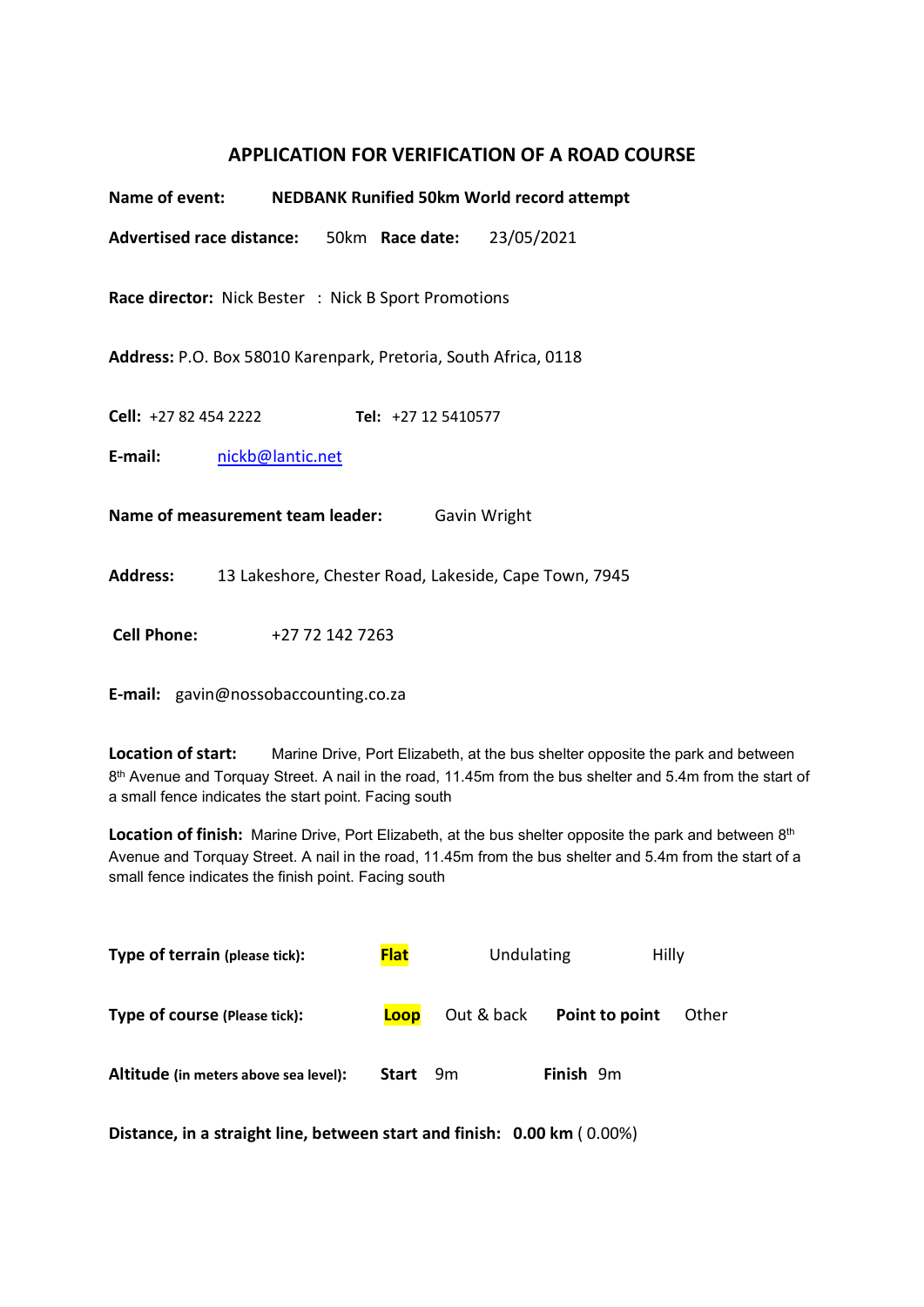# NEDBANK Runified 50km World record attempt

# 23 May 2021

## Report on Measurement of the Route

#### Background:

The race was held on 23 May 2021 and was measured by Norrie Williamson. Due to the fact that two world records were run on the route, I was asked to verify the distance measured previously.

#### Design and Measurement of the Route:

The route is a re-measure of an existing route which was last measured on 28 April 2021 by Norrie Williamson.

I initially started with the assistance of local measurer Jan van Eeden by checking the calibration course with a steel tape before doing my calibration rides. The calibration course was 100% correct.

The route consists of five 10km loops in Marine Drive, Port Elizabeth, and barring a section of the route between 2<sup>nd</sup> Avenue and Kings Beach, the runners run with the traffic at all times.

Bearing this in mind, I decided firstly to measure the section where the runners run against the traffic from the turn point near Kings Beach to 2<sup>nd</sup> Avenue with the traffic in the western lane, and then to return to the turn point and measure from there along the balance of the route, riding with the traffic in the eastern lane, all the way around the route, back to the point in 2<sup>nd</sup> Avenue where I stopped my initial measurement and thus to complete the full 10km loop.

In addition I stopped and took readings at the start/finish line as well as at the 42.195km mark (2.195Km after the start/ finish) to verify the marathon distance at the same time.

After my post calibration rides I found the 50km route to be 50.073 km, 73.1m long ignoring the short course prevention factor. Similarly the marathon was measured to be 42.256km in length, 61.3m long.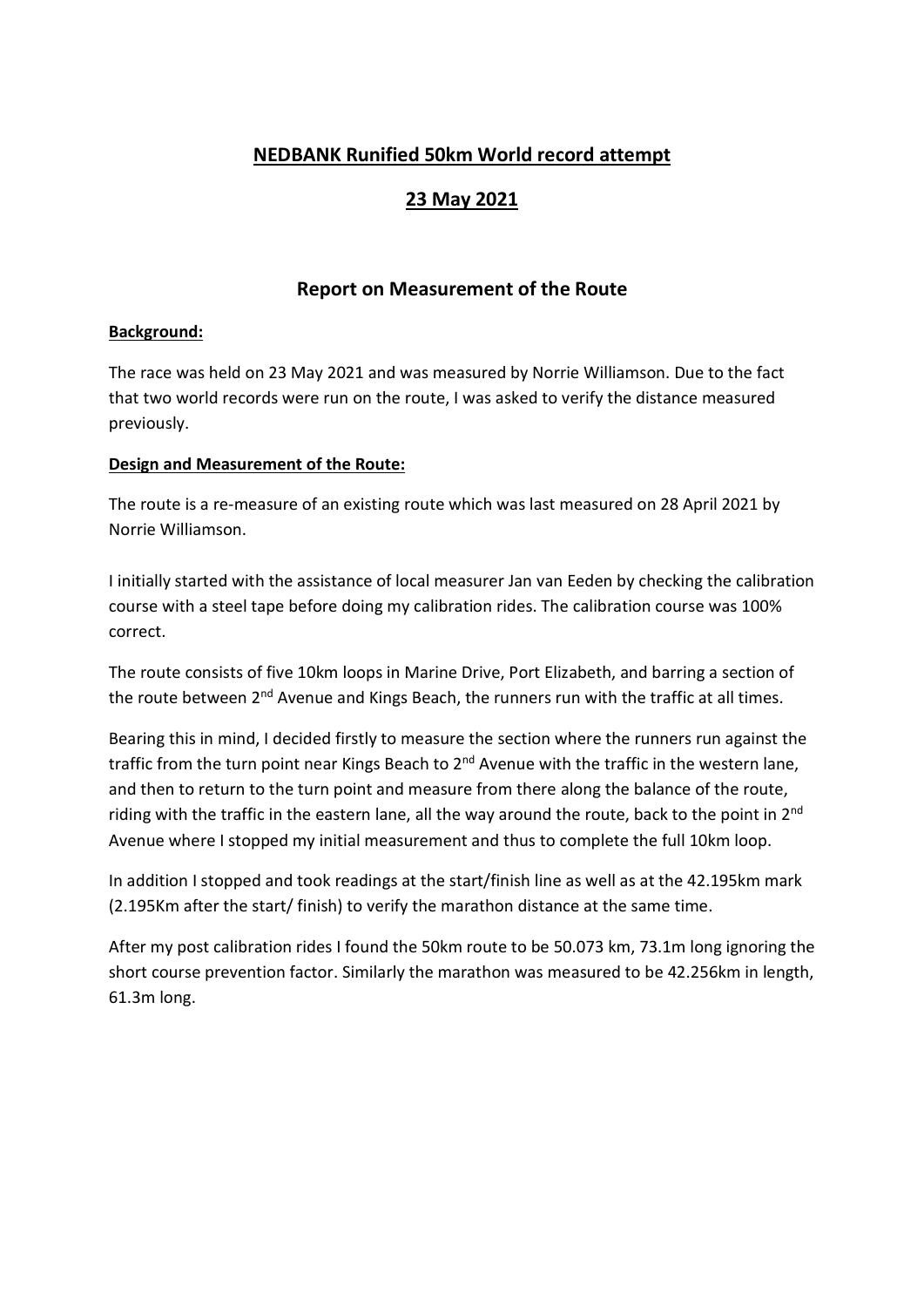### Calibration Course:

A calibration course of 300 meters was measured by steel tape on the sidewalk Aloe Road within the precincts of the Nelson Mandela Bay University during a course measurers course held by Norrie Williamson. This course has been used regularly over the years and is well maintained. Along with Jan van Eeden, I checked the calibration strip on 22 November using a steel tape, and found it to be correct.

A drawing of the strip is included in the report.

### Documentation of the Route:

Every kilometer of the route was marked and documented during the initial measurement, and was not required for validation purposes

#### Recommendations:

I am convinced that the total distance of the race is not shorter than 50.000 kilometers, but rather a little bit longer

Gavin Wright **23 November 2021** 

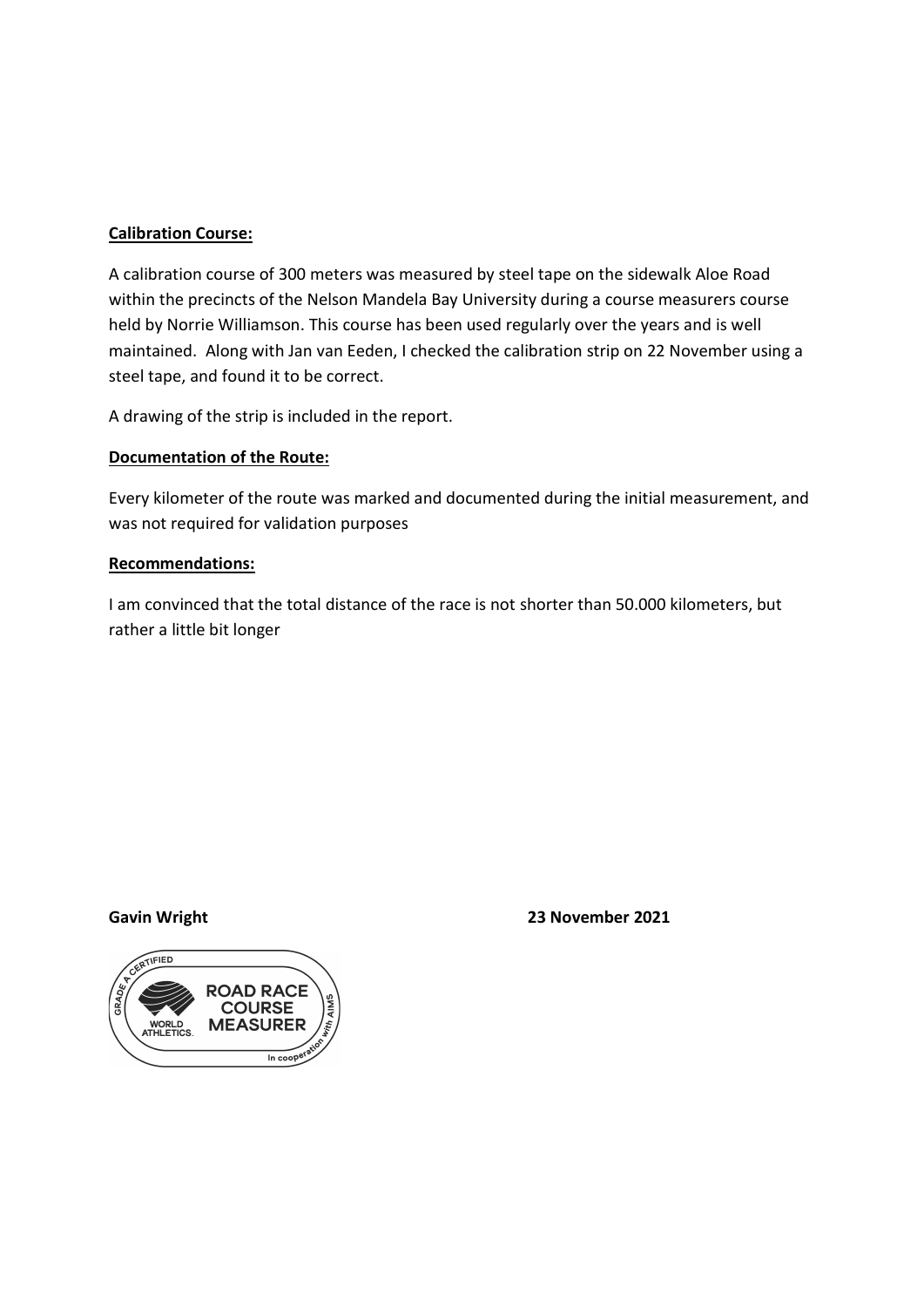## SUMMARY OF MEASUREMENTS

## NEDBANK Runified 50km World record attempt

## 23 May 2021

Date(s) of measurement: 22 November 2021

How many measurements of the course were made? Two

Names of measurers: Norrie Williamson on 28 April 2021 and then by myself on 22 November

2021

How much of the road width is available to runners throughout the length of the road race course: Almost the entire route is run with the traffic using the entire left hand lane of the road

If the route at turns cannot be described as the 'shortest possible route', explain what

restrictions will apply, and how these will be enforced? The route was measured as described

separately and with the help of traffic police and marshals the runners will be forced to follow

the route as it was measured.

Length of courses after any adjustment: 50 000 m

Difference between longest and shortest measurement: 73.1m ignoring the scpf

#### Which measurement was used to establish the final course length and WHY?

Norrie Williamson's ride on 28 April was taken as being correct, the race was run on that route. My ride was a validation of his after world records run on the route needed to be verified.

Gavin Wright **2021** Cavin Wright **2021**